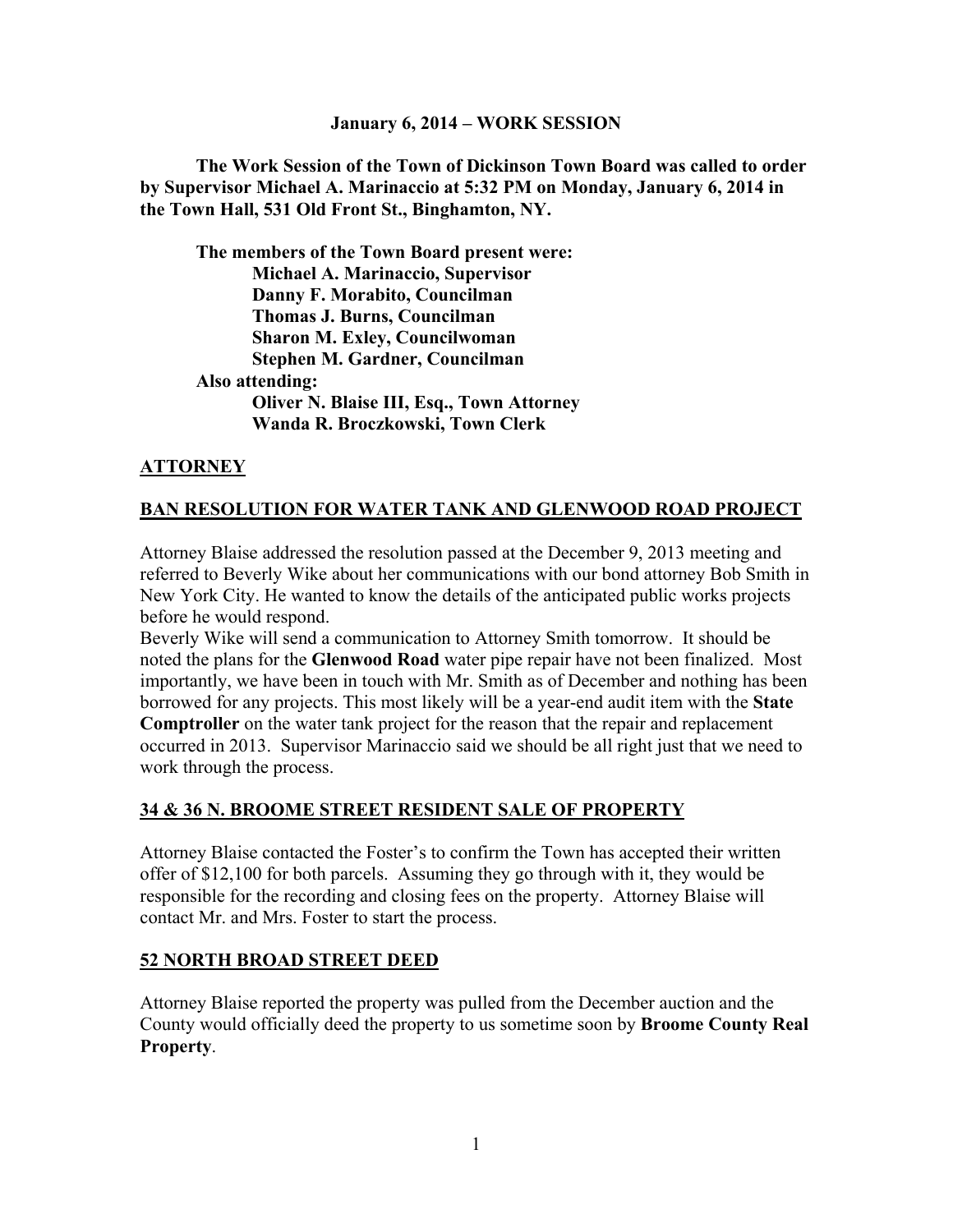# **EXTENSION OF PHELPS STREET**

Attorney Blaise happened to see Ms. Burke's attorney and requested a response from Ms. Burke by our regular meeting date of January  $13<sup>th</sup>$  regarding the right-of-way to connect **Brandy Wine Heights** to **Rogers Mountain Way**. Once they communicate and come to a reasonable response, the Public Works Commissioner can schedule work on constructing the road.

# **20 LINDA DRIVE RIGHT-OF-WAY**

Public Works Commissioner Kie and Councilman Burns visited the proposed parcel regarding the **20 Linda Drive** request by owner Joshua Graupman to do away with the right-of-way for him to build a house on this parcel. His request will require further study.

# **BEST VALUE LOCAL LAW FOR COMPETITIVE BIDDING**

Attorney Blaise reported they need more time to investigate further and will report on it at the January  $13^{th}$  regular meeting.

# **17 MARKET STREET ACTIVITY**

Attorney Blaise commented that since the November domestic quarrel, things have settled down.

# **WASTE MANAGEMENT BOUGHT BY BURT ADAMS DISPOSAL**

Attorney Blaise referred to the recent buy out of **Waste Management** by **Bert Adams Disposal** in December of 2013. There should be no impact on or interruption to trash pick-up services to the residents in garbage district no. 1 and extensions 1 and 2. They must adhere to the existing terms of the contract. Mr. Adams contacted Supervisor Marinaccio to speak to him if there are ever any concerns or issues. He assured him they will provide quality service.

# **CHAIR**

# **BUDGET 2014 MODIFICATIONS TO COVER DEFICITS**

Supervisor Marinaccio went over some modifications that were required to be made to the 2014 budget. It will close out in March, within 90 days of the first of the year. A resolution will need to be passed at the January 13th regular meeting. The **2014 Budget** will be amended and it will be added to the minutes.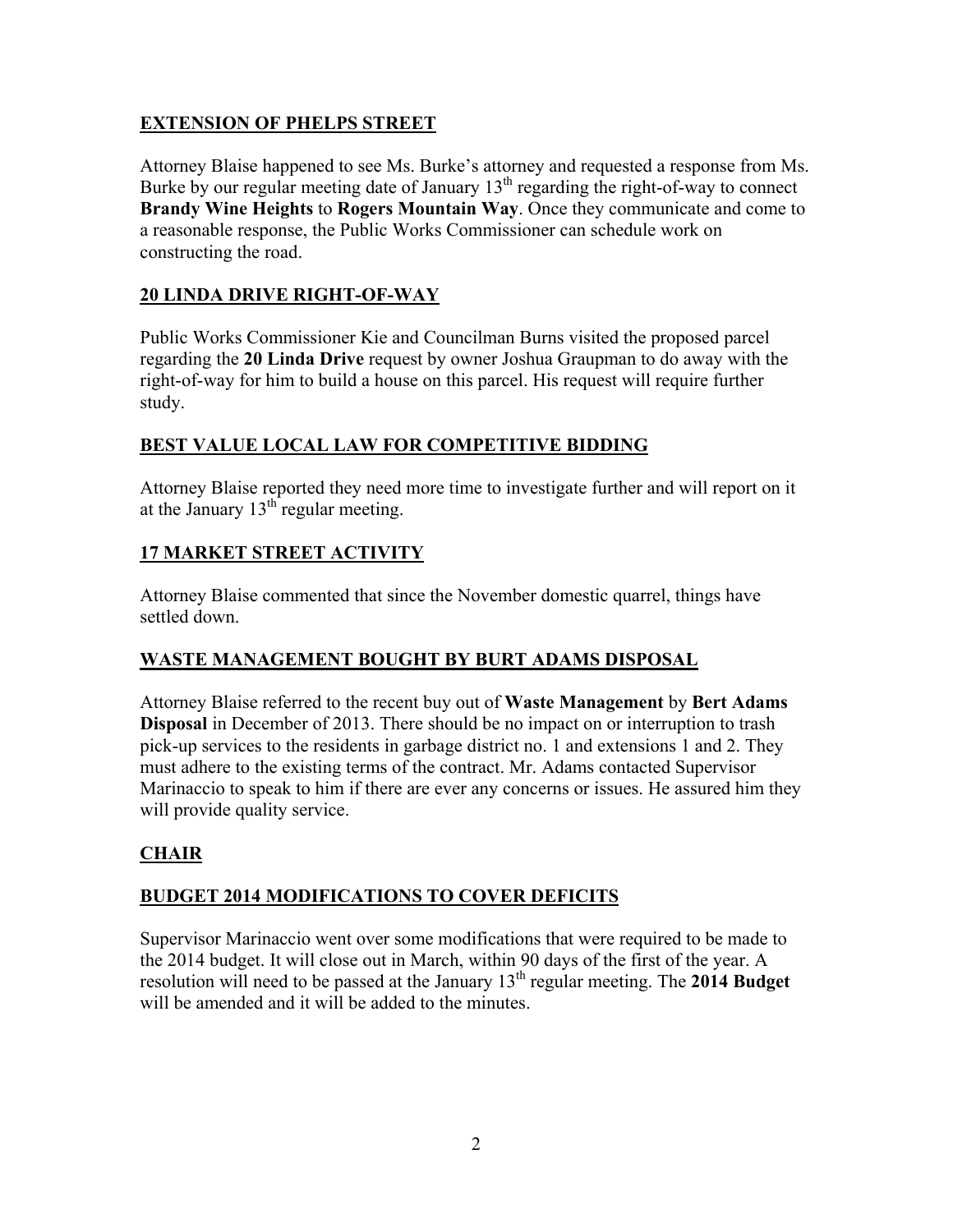# **SUNY BROOME SMOKING BAN STATUS**

Supervisor Marinaccio said it was hear say, but they may put a smoking hut adjacent to the bus depot on the north side of the **SUNY Broome** campus.

### **ANTI-SMOKING AT THE SUNRISE TERRACE PARK**

The tobacco free signs that are already in use at the park in Port Dickinson are part of a County program according to Bob Aagre a Village trustee, who spoke to Supervisor Marinaccio about their policy and that we were considering adopting the same policy at the **Sunrise Terrace Community Association**. We will begin the process.

# **ORGANIZATIONAL RESOLUTION - CHANGES 2014**

Supervisor Marinaccio commented on the board to review it. He pointed out there would not be any changes to the Holiday Schedule. The deputy supervisor would be Councilwoman Exley during the absence of the Supervisor attending the 2014 Annual Association of Towns Meeting and Training in NYC. The new federal mileage standard rate is \$.56. Regarding the Planning and Zoning Boards, John Kolly would be reappointed to the Planning Board and a new appointment of the Zoning Board will be Lubomyr Zobniw. Dave Wasser will be the new Historian replacing Wanda Broczkowski.

### **Supervisor Marinaccio made the following committee appointments:**

 Deputy Supervisor, Councilman Burns in the Supervisor's absence. Highway Committee, Councilman Burns Highway Committee, Zoning and Planning Board Committee, Councilman Gardner Finance Committee, Councilman Morabito Personnel Committee, Councilwoman Exley

Supervisor Marinaccio will review the document further to make sure it is accurate. The resolution to accept the **2014 Organizational resolution** changes will be approved at the January  $13<sup>th</sup>$  regular meeting.

### **2014 NEWSLETTER**

Supervisor Marinaccio stated the Town newsletter will be issued the first of April. The Town Clerk will send a notice to the various departments to forward all articles to Councilman Morabito who is the chair. Articles will be due Friday, February 28<sup>th</sup>.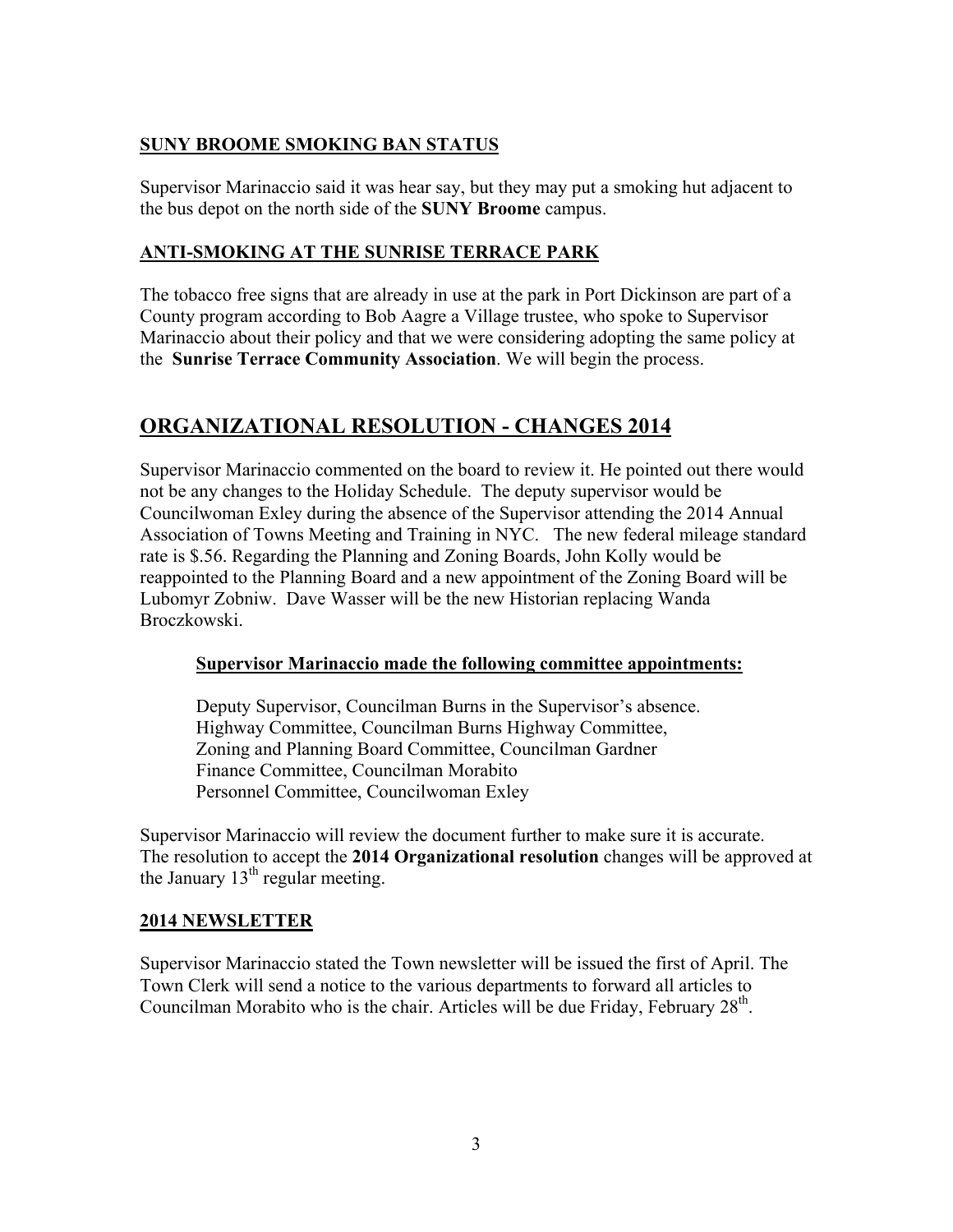# **GOVERNOR'S PROPOSED FREEZE ON PROPERTY TAXES ANNOUNCEMENT**

Supervisor Marinaccio stated that Governor Andrew Cuomo announced a proposed freeze on property taxes. The **Association of Towns** responded and Assemblyman Clifford Crouch stated there was limited information available since they were not aware of his intentions to announce this. It was viewed more as a property tax rebate program by putting pressure on the municipalities. Consolidation is one of the key items. Tax collection and courts are something to be quantified, although we are not sure how they will be measured.

# **SUNY BROOME BUSINESS START-UP STATUS**

Supervisor Marinaccio has been in contact with President Drumm on their proposed startup business program's compliance with the town laws. Most of the town is zoned as R-1 so the town would have some say in what goes unless it is on the **SUNY Broome** campus. He wrote to Dr. Drumm about Code Enforcement Rafferty's comments. He is aware and agrees the town should be represented when it is time to confirm what the business would be. Continue to communicate with them at SUNY Broome.

# **PUBLIC WORKS**

- 1. **Public Works Commissioner** Kie reported he issued Code Traffic tickets issued during the recent snow storm.
- 2. Supervisor Marinaccio received Email of residents being extremely happy with the Town road crew and their efforts are appreciated during the snow storms.
- 3. Engineer for the Town Ron Lake state there will continue to be water breaks at Glenwood Road on an emergency basis until we replace the water lines under the proposed **Water Project** come spring 2014. It was suggested we pre order materials in preparation for a prompt start-up.
- 4. Councilman Morabito stated with the recent construction he thought the **DOT s**hould be aware of the poor visibility along route 81 and they should painting lines on the highway before there is a serious accident.

**CODE**